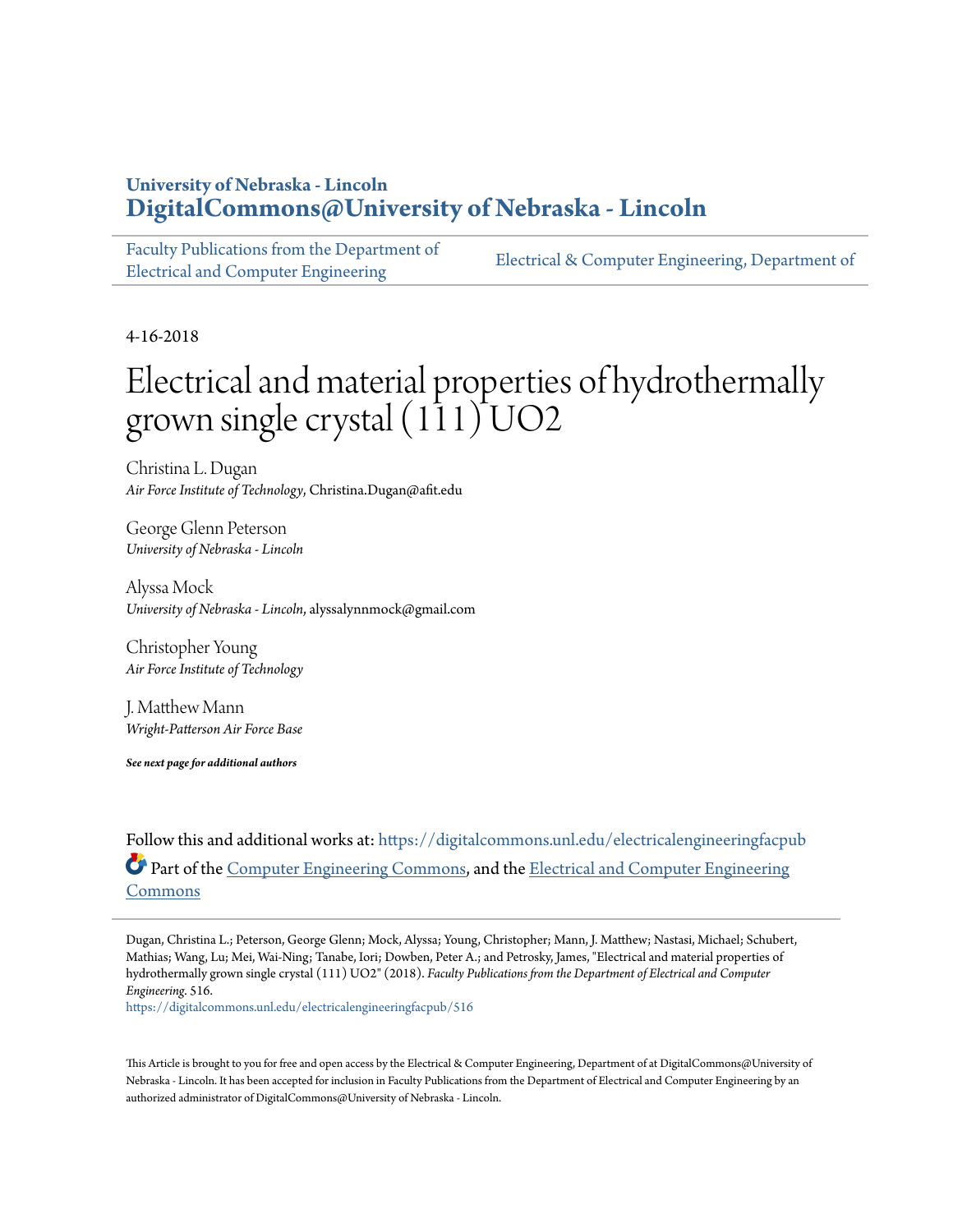#### **Authors**

Christina L. Dugan, George Glenn Peterson, Alyssa Mock, Christopher Young, J. Matthew Mann, Michael Nastasi, Mathias Schubert, Lu Wang, Wai-Ning Mei, Iori Tanabe, Peter A. Dowben, and James Petrosky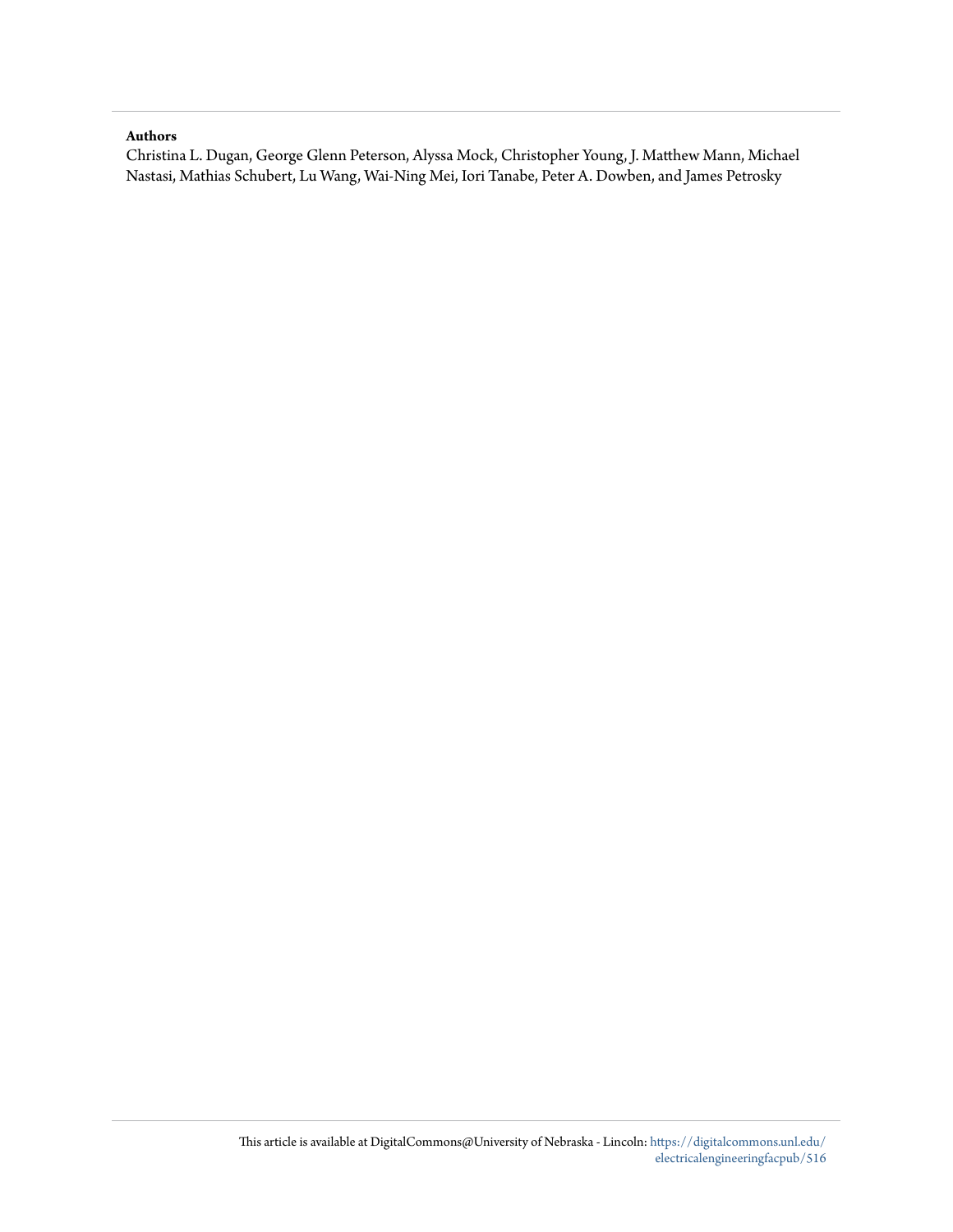#### <span id="page-2-8"></span>Regular Article

## Electrical and material properties of hydrothermally grown single crystal  $(111)$  UO<sub>2</sub>

Christina L. Dugan<sup>[1,](#page-2-0)a</sup>, George Glenn Peterson<sup>[2](#page-2-1)</sup>, Alyssa Mock<sup>[3](#page-2-2)</sup>, Christopher Young<sup>[1](#page-2-0)</sup>, J. Matthew Mann<sup>[4](#page-2-3)</sup>, Michael Nastasi $^{1,5}$  $^{1,5}$  $^{1,5}$  $^{1,5}$ , Mathias Schubert $^3$  $^3$ , Lu Wang $^{6,7}$  $^{6,7}$  $^{6,7}$  $^{6,7}$ , Wai-Ning Mei $^7$ , Iori Tanabe $^6$  $^6$ , Peter A. Dowben $^8$  $^8$ , and James Petrosky[1](#page-2-0)

- <span id="page-2-0"></span><sup>1</sup> Department of Engineering Physics, Air Force Institute of Technology, 2950 Hobson Way, Wright-Patterson Air Force Base, OH 45433-7765, USA
- <span id="page-2-1"></span> $^2$ University of Nebraska, Walter Scott Engineering Center, Lincoln, NE 68588-0656, USA
- <span id="page-2-2"></span><sup>3</sup> Department of Electrical and Computer Engineering, University of Nebraska, Walter Scott Engineering Center, Lincoln, NE 68588-0511, USA
- <span id="page-2-3"></span><sup>4</sup> Air Force Research Laboratory, Wright-Patterson Air Force Base, OH 45433-7765, USA
- <span id="page-2-4"></span><sup>5</sup> Nebraska Center for Energy Sciences Research, University of Nebraska, 230 Whittier Research Center, 2200 Vine Street, Lincoln, NE 68583-0857, USA
- <span id="page-2-5"></span><sup>6</sup> CAS Key Lab of Materials for Energy Conversion, Department of Materials Science and Engineering, University of Science and Technology of China, Hefei, Anhui 230026, P.R. China
- <span id="page-2-6"></span><sup>7</sup> Department of Physics, University of Nebraska at Omaha, 60th and Dodge Streets, Omaha, NE 68182-0266, USA
- <span id="page-2-7"></span><sup>8</sup> Department of Physics and Astronomy, University of Nebraska-Lincoln, Theodore Jorgensen Hall, 855 North 16th Street, Lincoln, NE 68588-0299, USA

Received 22 August 2017 / Received in final form 5 January 2018 Published online 16 April 2018 –  $\copyright$  EDP Sciences, Società Italiana di Fisica, Springer-Verlag 2018

**Abstract.** The semiconductor and optical properties of  $UO<sub>2</sub>$  are investigated. The very long drift carrier lifetimes, obtained from current–voltage  $I(V)$  and capacitance–voltage  $C(V)$  measurements, along with the well-defined optical properties provide little evidence of an abundance of material defects away from the surface region. Schottky barrier formation may be possible, but very much dependent on the choice of contact and surface stoichiometry and we find that Ohmic contacts are in fact favored. Depth resolved photoemission provided evidence of a chemical shift at the surface. Density functional theory, with the Heyd-Scuseria-Ernzerhof (HSE) functional, indicates a band gap of a 2.19 eV and an anti-ferromagnetic ground state. Ellipsometry measurements indicates at  $UO<sub>2</sub>$  is relatively isotropic with a band gap of approximately 2.0 eV band gap, consistent with theoretical expectations.

#### 1 Introduction

The rapid depletion of <sup>3</sup>He resources, and the desire for vibration insensitive, radiation hard devices dominates the search for alternative neutron detector technologies [\[1\]](#page-7-0), used for tracking fissile materials. The ultimate goal is an efficient, compact, low power detector relatively unaffected by terrestrial temperature changes. As an example, icosahedral semiconducting boron carbides [\[2–](#page-7-1)[6\]](#page-7-2) have recently garnered interest because they meet many of the operational requirements, but they still need significant neutron moderation to be efficient in detecting neutrons from fissile materials.

A novel approach explored in this research is a solid state neutron detector composed of  $UO<sub>2</sub>$ . Uranium has the unique (among semiconductors) feature of a high fission cross section, making it a valuable medium for detection because of the potential for very large signal to noise generation. It has been studied as a neutron absorber

since the 1930s [\[7\]](#page-8-0). In recent years, although somewhat limited, there have been efforts to explore the geometric and electronic properties of  $UO<sub>2</sub>$  for the purpose of semiconductor device fabrication [\[8](#page-8-1)[–10\]](#page-8-2). Primarily focused on the prospects of neutron detection and photovoltaics, the concept has been largely undeveloped due to the difficulty for material growth [\[8](#page-8-1)[,10\]](#page-8-2) Single crystal growth of actinides for application to electronics is complex due to the very large electron–phonon coupling, lattice deformations, and significant changes in Debye temperature, mediated through Jahn-Teller distortions [\[11\]](#page-8-3). These latter effects are unusual, as  $UO<sub>2</sub>$  is a true semiconductor, not a metal, so phonons cannot couple to the Fermi Sea of electrons or holes.

Given the orthorhombic allotrope of  $\alpha$ -phase uranium metal, the fluorite structure of  $UO<sub>2</sub>$ , and the rapid oxidation and large range of O/U ratios, it is difficult to control sample stoichiometry without strictly controlling temperature and pressure of the growth environment [\[12\]](#page-8-4). A further complication exists: while defect creation is expected to occur at high(er) temperatures, especially

<sup>&</sup>lt;sup>a</sup> e-mail: <mark>[Christina.Dugan@afit.edu](mailto:Christina.Dugan@afit.edu)</mark>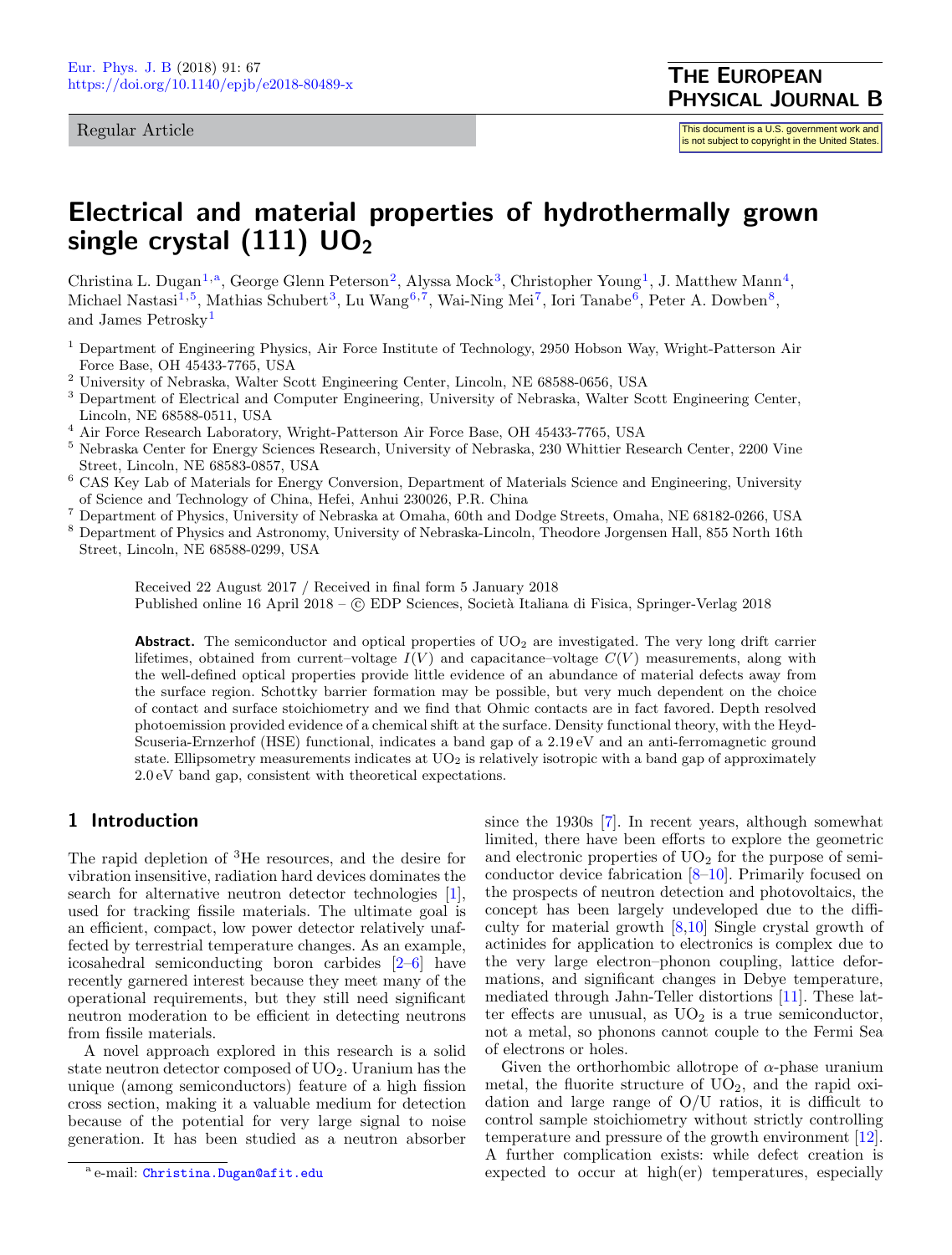above 1000 K; the simplified phase diagram of the  $UO_x$ system suggests a  $UO_{2+x}$  to  $UO_{2+x}$  and  $U_4O_{9-y}$  transition between 473 and  $670 \text{ K}$  [\[13,](#page-8-5)[14\]](#page-8-6). Such a structural phase transition would alter the density of lattice imperfections and a change in defect density would enhance Jahn-Teller distortions significantly [\[11](#page-8-3)[,15\]](#page-8-7).

The challenges of growing high-quality uranium oxide single-crystal have begun to be addressed with the fabrication of high-quality, single crystal actinide oxide samples using a hydrothermal synthesis growth technique [\[16\]](#page-8-8). This growth process has produced bulk single crystals of near-stoichiometric  $UO_2$ . These improved single crystals open the door to a much better assessment of the optical and semiconductor properties, not previously possible.

#### 2 Experimental

Single crystals of  $UO<sub>2</sub>$  were grown by hydrothermal synthesis using a nutrient/feedstock of high-purity, depleted uranium dioxide powder  $(99.998\% \text{ UO}_2)$ , International Bioanalytical Laboratories, Lot $# B206093$ . A 6M cesium fluoride mineralizer solution (99.9% CsF, Alfa Aesar, Lot $\#$  S25A038) was utilized to aid dissolution of the nutrient and transport it to the colder crystallization zone of the reaction vessel. The temperature of the feedstock and crystallization zones were held at  $650\,^{\circ}\text{C}$  and  $600\,^{\circ}\text{C}$ . respectively for 45 days at a pressure of 25 kpsi. The feedstock, mineralizer and seed crystals were loaded into an inert sealed silver ampule (99.95% Ag, Refining Systems, Inc.) and then welded shut.  $CaF<sub>2</sub>$  seeds with (111) orientation provided a template for oriented growth of 0.10 mm  $UO<sub>2</sub>$  on the substrate. Orientation and crystal structure was confirmed by single-crystal X-ray diffraction.  $UO<sub>2</sub>$  crystals grown under these conditions have measured lattice parameters of  $5.4703 \pm 0.0006$  Å indicating a stoichiometry near  $UO_{2.003}$  [\[13,](#page-8-5)[17\]](#page-8-9). The resultant (111)  $UO_2$ crystal's triangular surface area measured approximately  $21 \text{ mm}^2$ .

Contacts on a triangular  $21 \text{ mm}^2$  (111)  $UO_2$  sample were fabricated at  $20 °C$  using a paint/melt deposition technique as well as mechanical placement. The circular Ag paint contact with radius of approximately 2.9 mm, was fabricated by application of Ag (Delco Conductive Ag Paint, #16062). The opposing circular GaIn paint/melt contact with radius of approximately 4.5 mm was fabricated by applying a GaIn eutectic (Aldrich Gallium-Indium eutectic,  $>99.99\%$  trace metals) to the UO<sub>2</sub> (111) sample. Mechanical contacts were made by pressing sharpened tungsten pins into opposing facets of the crystal. Micron thick Cu wires were then affixed to the contacts allowing current–voltage,  $I(V)$ , and capacitance–voltage,  $C(V)$ , measurements using a semiconductor analyzer system. The paint/melt two-point circuit used the Ag contact as the positive voltage reference. The work function of polycrystalline Ag is 4.26 eV, slightly higher than that of GaIn, 4.1–4.2 eV making possible Ohmic contact surfaces [\[18](#page-8-10)[,19\]](#page-8-11).

The variable angle spectroscopic ellipsometry (VASE) data was obtained using a dual-rotating compensator ellipsometer (RC2, J.A. Woollam Co., Inc.), using a



<span id="page-3-0"></span>Fig. 1. The band structure of bulk  $UO<sub>2</sub>$  (schematically shown with O: red; U: blue) using Heyd-Scuseria-Ernzerhof (HSE) hybrid functional. The band gap is 2.19 eV and the ground state is anti-ferromagnetic.

wavelength-by-wavelength approach. The  $0.1 \,\mathrm{mm}$  UO<sub>2</sub> layer atop the  $1 \text{ mm } CaF_2$  substrate was assumed to be bulk and therefore, the  $CaF<sub>2</sub>$  layer was neglected. This method allowed for the determination of the dielectric response of the bulk top layer  $UO_2$ . Measurements were taken at angles of incidence 45<sup>°</sup>, 55<sup>°</sup>, 65<sup>°</sup>, and 75◦ from 0.7 to 6.4 eV. The sample was modeled using a simple two phase (ambient-substrate) approach where the substrate represents single-crystal  $UO<sub>2</sub>$ , ignoring surface overlayer effects. Data was analyzed using WVASE32 (J.A. Woollam Co., Inc.).

#### 3 Theory

All density functional theory calculations were performed within the framework of spin-polarized plane-wave density functional theory (PW-DFT), as implemented in the Vienna ab initio simulation package (VASP) [\[20\]](#page-8-12). The generalized gradient approximation (GGA) with the Perdew-Burke-Ernzerhof (PBE) functional and projector augmented wave (PAW) potentials were used for geometry optimizations [\[21](#page-8-13)[–24\]](#page-8-14), and specifically the exchange correlation was treated with the Perdew-Burke-Ernzerhof (PBE) functional [\[23\]](#page-8-15). In addition, to correct the strong on-site electronic correlation, the DFT+U method was used for the U atoms with  $U - J = 4$  eV. We used the simplified approach to the DFT+U introduced by Dudarev et al., where only the difference  $(U - J)$  is used to describe the electron correlation from different orbital momentum, U and J are the spherically averaged matrix elements of the screened Coulomb interaction [\[25\]](#page-8-16).

We constructed the slab model for the  $UO<sub>2</sub>$  (111) surface with seven U atomic layers and eight O atomic layers, as shown in Figure [1.](#page-3-0) A vacuum layer, thicker than  $15 \text{\AA}$ between two adjacent slabs, was inserted in order to make the interactions between the slabs negligible. Geometrical structures were relaxed until the force on each atom was less than  $0.01 \mathrm{eV}/\mathrm{\AA}$  and the energy convergence criteria of <10<sup>−</sup><sup>7</sup> eV was met. The 2D Brillouin zone integration using the Monkhorst-Pack Γ-center scheme was sampled with a  $9 \times 9 \times 1$  grid [\[26\]](#page-8-17). The Bader's atom in molecule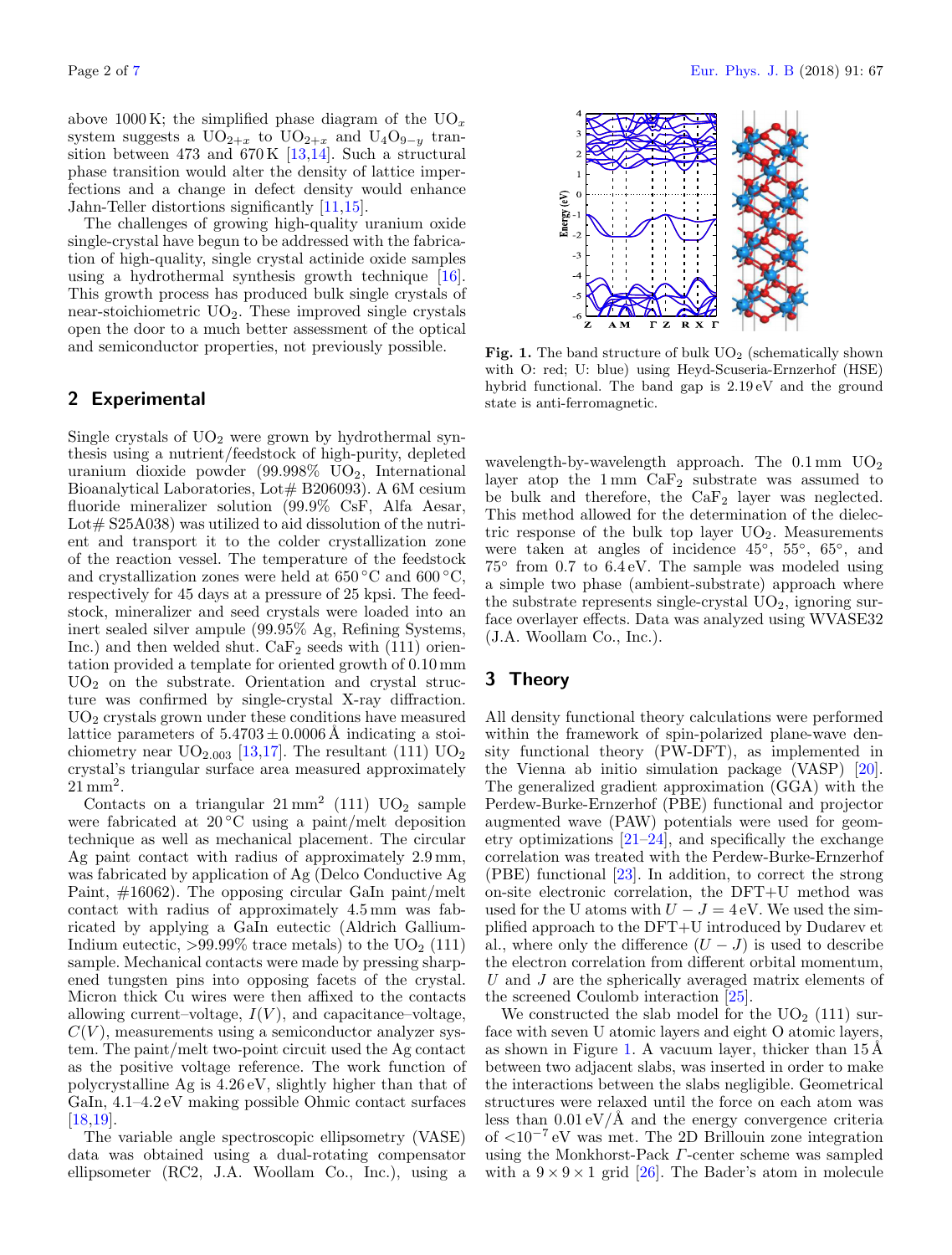(AIM) method based on the calculated charge density used for charge population analysis [\[27\]](#page-8-18).

The Heyd-Scuseria-Ernzerhof (HSE) hybrid functional was also used to confirm the PBE+U results and we noticed that the new approach was more efficient in reaching convergence [\[28\]](#page-8-19). To complement density functional theory computation, the Cambridge Serial Total Energy Package (CASTEP) code was also adopted [\[29\]](#page-8-20).

#### 4 Results and discussion

The  $I(V)$  measurement was used to evaluate the electrical contacts of the metal-semiconductor interfaces [\[18\]](#page-8-10). Knowing the work function of the metals  $(\varphi_M)$  and the electron affinity  $(\chi)$  allows for the prediction of the barrier height  $(\varphi_B)$  if a Schottky (metal-semiconductor) diode has been formed from equations [\(1\)](#page-4-0) and [\(2\)](#page-4-0), where  $E_g$  is the semiconductor band gap [\[30\]](#page-8-21).

<span id="page-4-0"></span> $\varphi_B = \varphi_M - \chi$  if the semiconductor is n-type, (1)

$$
\varphi_B = E_g + \chi - \varphi_M \quad \text{if the semiconductor is p-type.} \tag{2}
$$

The fluid metal eutectic, Ga-In or "EGaIn" forms an Ohmic contact with thin-films devices due to its tendency to make low contact-resistance structures and has been chosen as the anode contact material [\[19\]](#page-8-11). The polycrystalline colloidal silver paste contact was deposited by vacuum evaporation.

The band gap  $E_q$  for  $UO_2$  has been established as  $2.1 \pm 0.1$  eV [\[31\]](#page-8-22). In the flat band approximation,  $\chi$  is the determined by subtracting band gap  $E<sub>g</sub>$  from the photoemission work function. The photoelectric work function of the  $(111)$  hydrothermally grown  $UO<sub>2</sub>$  was measured at  $6.28 \pm 0.36$  eV providing an electron affinity of  $4.2$  eV [\[11\]](#page-8-3). Making use of equations [\(1\)](#page-4-0) and [\(2\)](#page-4-0) for the (111)  $UO_2$ , if the semiconductor is n-type,  $q\phi_{\text{Bn0}} = 0.56 \text{ eV}$ . If the semiconductor is p-type, the barrier  $q\phi_{\rm Bp0}$ , is 1.5 eV.

The band gap is vastly under estimated in density functional theory, under the Perdew-Burke-Ernzerhof (PBE) functional, even with a correlation energy "turned on", i.e.  $E_q = 0.28$  eV. For CASTEP with PBE+U with a correlation energy of  $U = 4$  eV applied to the f-states and the ultrasoft pseudopotential, the band gap is only slightly better ∼0.56 eV, based on different convergence schemes. However, with the Heyd-Scuseria-Ernzerhof (HSE) hybrid functional, the band gap comes out more correctly; but it is nonetheless clear that the 5f levels are very much a part of the band structure.

For VASP with PBE+U and plane augmented wave  $(PAW)$  pseudopotential: the  $UO<sub>2</sub>$  ground state is antiferromagnetic as is also indicated by VASP calculations undertaken with the HSE hybrid functional. For CASTEP with PBE+U and the ultrasoft pseudopotential,  $UO<sub>2</sub>$  is ferromagnetic while it is ferrimagnetic in the slab calculation using the HSE hybrid functional. The convergence process of VASP was quite smooth.

Experimentally, the electron affinity,  $\chi$  is the determined by subtracting the calculated band gap  $E_g$  from the highest occupied molecular orbital energy state (HOMO). Photoemission spectroscopy (PES) measurements with



<span id="page-4-1"></span>Fig. 2. The current versus voltage measurements of Ag/UO2/E-GaIn metal-semiconductor Schottky device. The nearly linear data indicates a minimal barrier to charge carriers but is inconclusive as to the semiconductor majority carrier.

the established  $E_q$  indicate an electron affinity of  $4.18 \text{ eV}$ for the (111) crystal orientation. Making use of equations [\(1\)](#page-4-0) and [\(2\)](#page-4-0), if the semiconductor is n-type,  $\varphi_{\rm Bn0} = 0.56 \,\rm eV$ . If the semiconductor is p-type,  $\varphi_{\rm Bp0} = 1.5 \,\text{eV}$ . The near linear  $I(V)$  response of Figure [2](#page-4-1) clearly shows behavior near Ohmic behavior, i.e. a very small barrier to charge carriers. The energy of the Schottky diode is reduced by holes flowing from the metal to the semiconductor hence causing accumulation near the junction. Such a device is dominated by the electron flow from the semiconductor to the metal with essentially no recombination in the depletion region. Since the behavior is Ohmic there are two options for majority carriers at the junction. A p-type semiconductor metal interface can respond Ohmically, since the work function of  $UO<sub>2</sub>$  is close to or larger than the sum of the electron affinity and the band gap energy. However, if the semiconductor is strongly n-type, then current flow could appear Ohmic due to tunneling. Therefore, the  $I(V)$  plot is inconclusive as to majority carrier.

Although the reverse bias behavior of a Schottky diode mimics that of a p-n junction (allowing for the  $1/C^2$  determination of  $V_{\text{bi}}$  by linear extrapolation), the forward bias a.c. response is fundamentally different, since it is a majority carrier device. There is negligible diffusion current, and therefore negligible minority carrier charge injection and storage within the semiconductor. Instead stored carriers result in diffusion admittance. In the absence of stored carriers, there is no diffusion capacitance or diffusion conductance. As a result, at frequencies routinely approaching the GHz range, the device capacitance and conductance remain frequency independent. However, this is not what is observed in the data of Figure [3.](#page-5-0) The measurement of capacitance versus frequency  $(C(f))$ , and conductance versus frequency  $(G(f))$  clearly show a frequency dependent response, with charge carriers that no longer respond at 10 kHz. This departure from the ideal is an indication of defects within the semiconductor.

Figure [4](#page-5-1) shows the capacitance versus voltage curves for different perturbation frequencies. Again, the frequency dependence in reverse bias is evident as the capacitance is reduced with increasing perturbation frequency. A  $1/C<sup>2</sup>$ extrapolation has been performed to determine  $\varphi_B$ , and is shown as an inset in Figure [4.](#page-5-1) The effective barrier height was found to be  $\varphi_B = 1.28 \text{ eV}$ . Although not completely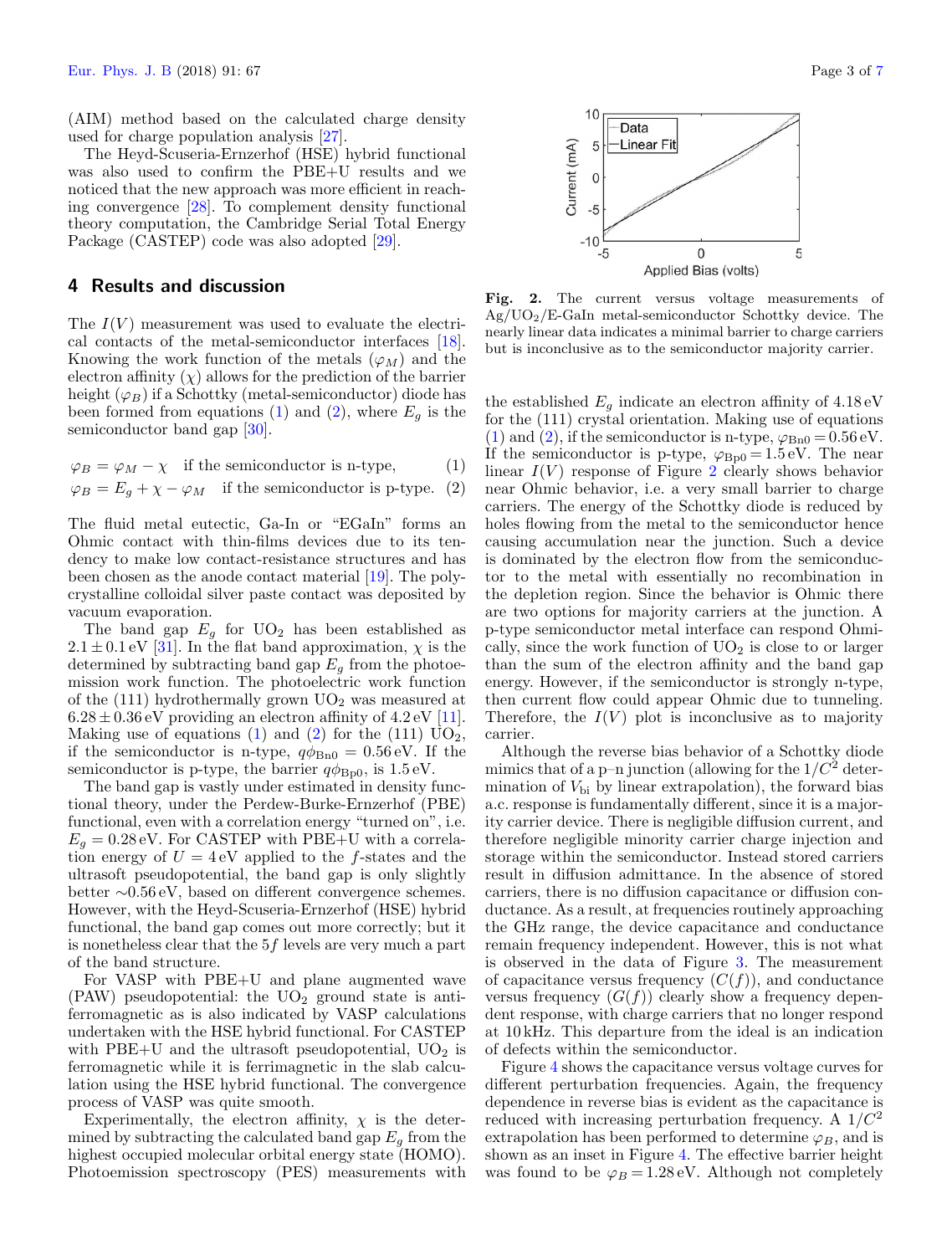

<span id="page-5-0"></span>Fig. 3. The capacitance versus frequency and conductance versus frequency (semi-Log scale) measurements of  $Ag/UO<sub>2</sub>/E-$ GaIn MS Schottky device. The frequency dependence of the data beginning at 10 kHz shows the presence of defects within the device.

equivalent, this barrier height coincides closer with the  $I(V)$  barrier height for p-type  $UO<sub>2</sub>$  from our previous calculations.

While Figure [3](#page-5-0) indicates the presence of defects, it is unclear as to their location (bulk or interface). However, the frequency at which the capacitance begins to increase provides evidence of defect type. For example, it has been shown in Si p–n homojunctions that defects due to vacancies and interstitial oxygen complexes cannot respond to oscillations near the  $10^4$  Hz range [\[32\]](#page-8-23), whereas other defects do. The  $C(V)$  curves, at 100 kHz and 1 MHz frequencies of the  $UO<sub>2</sub>$  Schottky diode are plotted in Figure [5.](#page-6-0) Ignoring defects and various contributions to capacitance, the drift carrier lifetime can be modeled by comparing the measured  $C(V)$  curve and the modeled diffusion capacitance in the region of small forward bias. The frequency dependent diffusion capacitance,  $C_D$ , is given by:

$$
C_D = \frac{G_0}{\omega \sqrt{2}} \left( \sqrt{1 + \omega^2 \tau^2} - 1 \right)^{1/2}, \tag{3}
$$

where  $\omega$  is the angular frequency  $(2\pi f)$ , and  $\tau$  is the drift carrier or effective carrier lifetime. The low frequency conductance,  $G_0$ , is calculated from the dc  $I(V)$  values by numerical differentiation. Utilizing  $G_0$  and f from the experiment,  $\tau$  can be iteratively adjusted to ensure the  $C_D$  curve fits the  $C(V)$  data. The lifetime,  $\tau$ , controls the height and the slope of the modeled  $C_D$  to the measured  $C(V)$  data and yields a drift carrier lifetime. Using this method, the  $Ag/UO<sub>2</sub>$  Schottky diode at 100 kHz is found to have a drift carrier lifetime ranging from 50  $\mu$ s to 250  $\mu$ s suggesting while defects are present, they are either not trap or scattering defects, or relatively few in number.

To ascertain whether the surface defects differ from the bulk, depth resolved X-ray photoemission spectroscopy (XPS) measurements of the U 4f region of the (111)  $UO<sub>2</sub>$ sample surface were taken using Al  $K\alpha$  radiation prior to contact placement. The XPS showed indications of higher surface oxidation states of uranium. The binding energy of both doublet peaks increase from the expected energies of  $U^{+4}$  at  $0^{\circ}$ , the condition in which the electron analyzer is normal to the sample surface, to higher binding energies at steep angles, indicating a chemical shift at the



<span id="page-5-1"></span>Fig. 4. The capacitance versus voltage measurement for the perturbation frequencies 100 kHz, 1 MHz, and 10 MHz. The inset is a  $1/C^2$  extrapolation for the determination of the effective barrier height  $\varphi_B = 1.28 \text{ eV}$ .

surface. The maximum sampled depth is estimated to be  $50 \text{\AA}$  at  $0^{\circ}$  based on the attenuation of an  $1100 \text{ eV}$  photoelectron [\[11\]](#page-8-3). Surface sensitivity is enhanced by altering the orientation angle of the electron analyzer away from 0 ◦ , normal to the surface, with an information depth of approximately  $40 \text{\AA}$  (Fig. [6\)](#page-6-1).

We estimate the depth of the p-type surface layer to be less than  $40 \text{\AA}$  based on the depth-resolved XPS measurement. Willis [\[33\]](#page-8-24) showed that a hyper-stoichiometric (effectively p-type)  $UO_{2+x}$  in the cubic fluorite structure is possible by the incorporation of interstitial oxygen. Willis concluded that the defect complex is comprised of 2 anion vacancies,  $2 \langle 111 \rangle$  interstitial oxygen atoms, and 2  $\langle 110 \rangle$  interstitial oxygen atoms. The  $C(f)$ ,  $G(f)$ , and photoemission data all support the presence of a hyperstoichiometric layer at the surface of the  $UO<sub>2</sub>$  crystal. Analysis shows that this layer is approximately 40 Å deep. Due to the presence of defects at the surface, and the low number of charge carriers of the bulk semiconductor material, near the surface, the material is effectively p-type creating a metal-semiconductor Schottky barrier with the Ag metal contact. The extremely narrow range of this region explains the discrepancy between the predicted barrier height of this contact of 2.08 eV and the effective barrier of  $1.28 \text{ eV}$  from the  $C(V)$  data. Fowler-Nordheim tunneling is known to dominate in devices as wide as  $1200 \text{\AA}$  [\[34\]](#page-8-25), although our data presently cannot support this. Overall, it seems that the material, unusual for an oxide, is p-type [\[35\]](#page-8-26).

Variable angle spectroscopic ellipsometry (VASE) measurements, made at several azimuthal orientations, tends to verify that the sample is isotropic. This is important as some have concluded there is uniaxial anisotropy [\[36\]](#page-8-27). There was no significant evidence of anisotropy in the variable angle spectroscopic ellipsometry (VASE) data. Spectroscopic ellipsometry is an indirect measurement technique, which utilizes changes in polarization of light reflected off or transmitted through a sample [\[37](#page-8-28)[,38\]](#page-8-29). An appropriate physical model is necessary to accurately describe the optical properties of the material. Values of the complex dielectric function of an unknown material can be found by a wavelength-by-wavelength regression analysis. Electronic band-to-band transitions cause critical point (CP) features in the dielectric function spectra.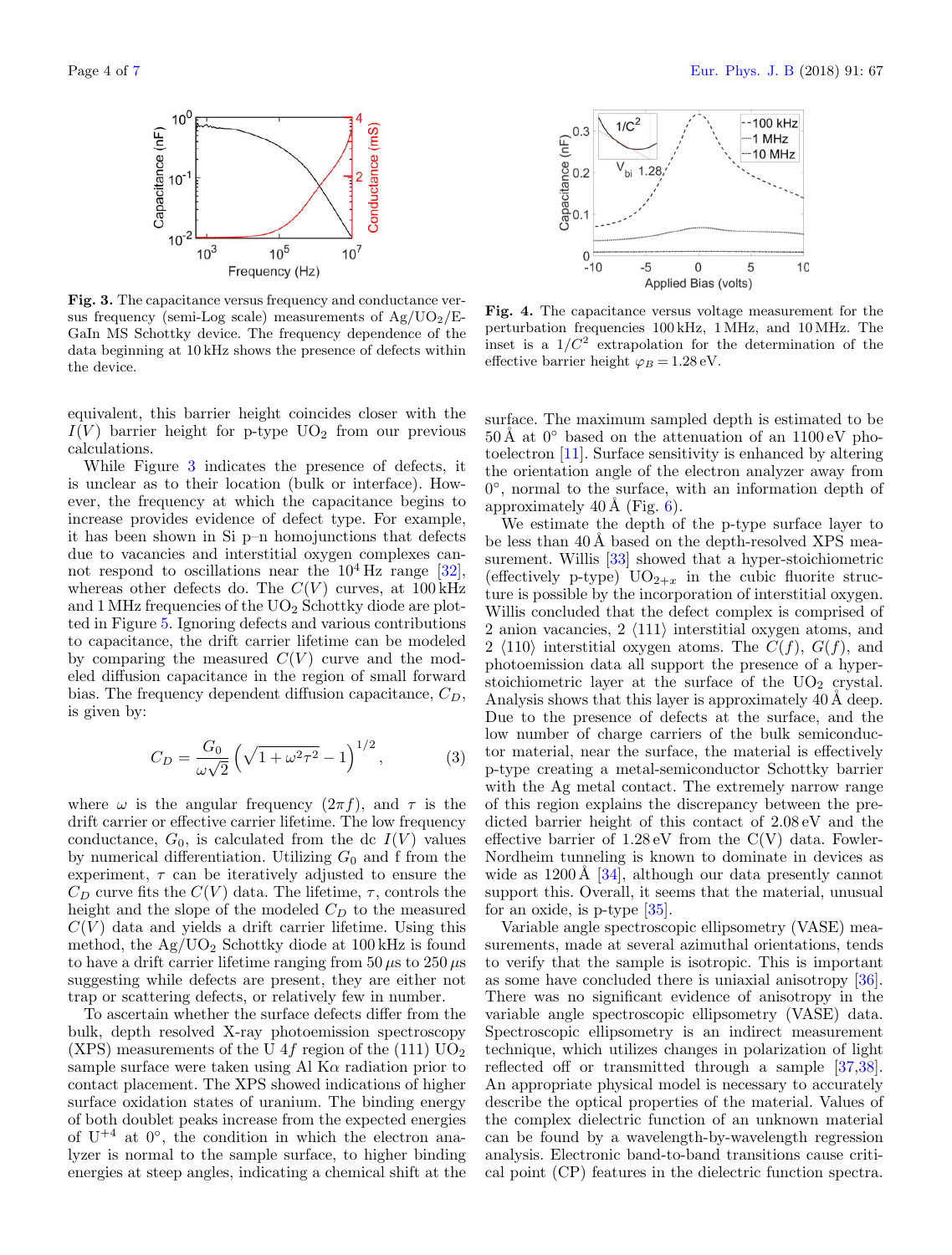

<span id="page-6-0"></span>Fig. 5. Modeled diffusion capacitance  $C_D$  (·) overlaid on  $C(V)$  data measured (solid lines) at 100 kHz and 1 MHz for the  $Ag/UO<sub>2</sub>$  Schottky diode. The calculated diffusion capacitance,  $C<sub>D</sub>$ , indicates a drift carrier lifetime in (a) of approximately 50  $\mu$ s and (b) of approximately 250  $\mu$ s.

The imaginary part,  $\varepsilon_2$ , can be modeled conveniently using Gaussian functions as:

$$
\varepsilon_2(E) = A \left( \exp \left( - \left( \frac{E - E_n}{\sigma} \right)^2 \right) - \exp \left( - \left( \frac{E + E_n}{\sigma} \right)^2 \right) \right), \tag{4}
$$

$$
\sigma = \frac{B_r}{2\sqrt{\ln(2)}},\tag{5}
$$

with best-match parameters of amplitude, A, center energy,  $E_n$ , and broadening,  $B_r$  [\[37\]](#page-8-28). The real part,  $\varepsilon_1$ , is obtained from Kramers-Kronig transformation such that:

$$
\varepsilon_1(E) = \frac{2}{\pi} P \int_0^\infty \frac{\xi \varepsilon_2(\xi)}{\xi^2 - E^2} d\xi, \tag{6}
$$

where P is the principal value of the integral and  $\omega$ is the angular frequency. The dielectric constants determined in this study agree very well with those presented by Siekhaus and Crowhurst [\[38\]](#page-8-29). However, as Siekhaus and Crowhurst discuss, there is a significant shift when compared to reflectivity measurements as determined by Schoenes [\[39\]](#page-8-30).

While we observe a similar shape to the real and imaginary parts of the dielectric response, we find a significant shift in the critical points (CPs). Electron band-to-band transitions create CP features in a dielectric response spectra [\[38\]](#page-8-29). These critical points are described using Gaussian oscillators and are summarized in Table [1.](#page-7-4) A single Gaussian oscillator centered beyond the investigated spectral region at 8.02 eV was also used to account for high-energy contributions. A constant offset and infrared contribution were accounted for in the analysis, which are not further detailed in the table.



<span id="page-6-1"></span>Fig. 6. The depth resolved XPS on the  $UO<sub>2</sub>$  (111). Both U 4f peaks shift to higher binding energies at the surface of the crystal, with increasing take off angle, indicating a chemical shift of the U to an oxidation state greater than  $U^{+4}$ .

The energetically lowest critical point was determined to have an energy of 1.99 eV, based on the spectral center of the absorption feature, compared to 2.4467 eV, as determined by Siekhaus and Crowhurst [\[38\]](#page-8-29) also using a Gaussian oscillator absorption model. However, we cannot directly compare higher energy absorption feature values found here to those reported by Siekhaus et al., as the latter used a Tauc-Lorentz type oscillator to describe the second, higher energy, critical point with a center energy at 3.5646 eV and an optical gap energy of 2.7289 eV. The Tauc-Lorentz oscillator was developed to describe only amorphous materials [\[40\]](#page-8-31), and while data taken from a single-crystal material may be well matched using a Tauc-Lorentz oscillator, the physical meaning behind parameters is not known. Therefore, we have estimated Gaussian parameters, as used in this work, to approximate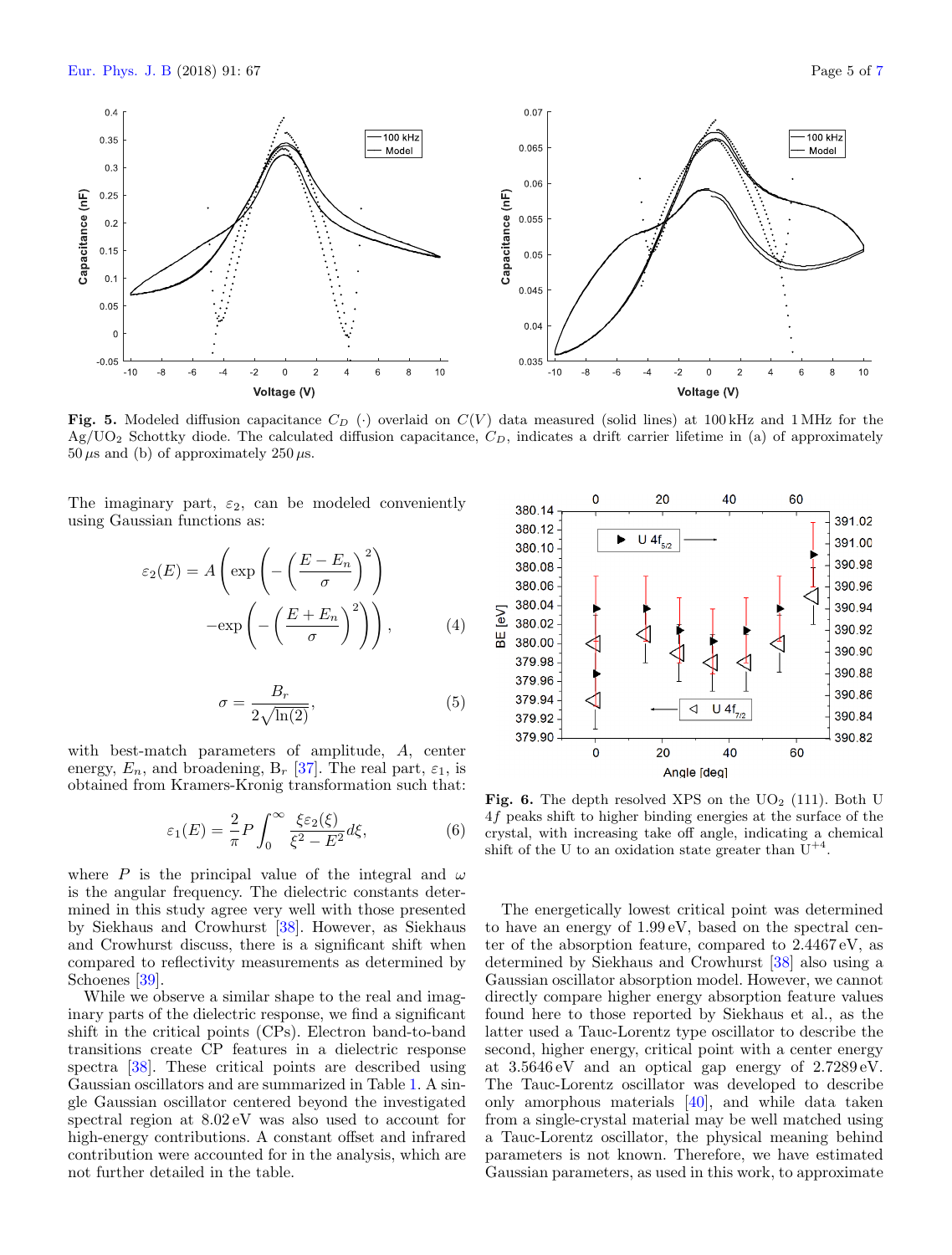<span id="page-7-4"></span>Table 1. Critical point transition parameters of singlecrystal  $UO<sub>2</sub>$ , obtained from spectroscopic ellipsometry data analysis of single-crystal  $UO<sub>2</sub>$ . Parentheses denote 90% confidence of the last digit.

| Feature             | Critical point transitions |             |            |
|---------------------|----------------------------|-------------|------------|
|                     | $A$ (eV)                   | $E$ (eV)    | $B_r$ (eV) |
| CP <sub>1</sub>     | 1.5(1)                     | 1.99(1)     | 1.5(1)     |
| CP <sub>2</sub>     | 3.7(5)                     | 4.57(1)     | 2.4(1)     |
| CP <sub>3</sub>     | 4.6(1)                     | $8.02(9)^1$ | 5.3(9)     |
| ${}^{2}CP_1$        | 1.8(6)                     | 2.1(1)      | 1.5(2)     |
| ${}^2C\mathrm{P}_2$ | 3(2)                       | 3.9(1)      | 1.4(2)     |
| ${}^{2}CP_{3}$      | 3.3(4)                     | 5.1(5)      | 3(1)       |

<span id="page-7-5"></span><sup>1</sup> Transition outside of presented range with limited sensitivity to critical point parameters.

<span id="page-7-6"></span><sup>2</sup> Features approximated by applying oscillators as used in this work to data gathered by Siekhaus and Crowhurst [\[38\]](#page-8-29).



<span id="page-7-7"></span>Fig. 7. Dielectric function of single-crystal  $UO<sub>2</sub>$  obtained in this analysis (red and green solid lines, respectively) compared to those by Siekhaus and Crowhurst [\[38\]](#page-8-29) (black dash and dot, respectively). Both the results of Siekhaus and Crowhurst [\[38\]](#page-8-29) and this work come from ellipsometric techniques (see text). Arrows indicating the critical points identified by our work are labeled and correspond to Gaussian oscillator parameters.

data gathered by Siekhaus et al. in order to better quantize the shift seen in Figure [7.](#page-7-7) Estimated parameters are displayed in Table [1.](#page-7-4) The energetically lowest transition is determined to be shifted by only approximately 0.1 eV, while shifts of higher transitions are more significant perhaps due to a further oxidation layer on the 25.5 year aged single-crystal  $UO_2$  used by Siekhaus et al. [\[38\]](#page-8-29) although this layer was not verified and it is unclear if such a layer was taken into account.

These optical transitions are feasible when considering calculated band structure, shown in Figure [1.](#page-3-0) The optical transition at roughly 2 eV is clearly connected to the band gap. The optical transitions at roughly  $4.6 \text{ eV}$  and  $8 \text{ eV}$ , corresponds to transitions from the high density of states at  $-2$  eV and  $-4$  eV  $(E - E_F)$ , within the valence band, to unoccupied states at the bottom of the conduction band.

#### 5 Conclusions

In conclusion, a metal-semiconductor Schottky barrier may be formed between the hyper-stoichiometric  $UO_{2+x}$ 

and Ag, but the barrier height does not match the predicted barrier height. The  $C(V)$  measurement has a frequency dependent capacitance not normally observed in an metal-semiconductor Schottky device in reverse bias, indicating that a large defect concentration exists that may affect the ellipsometry data. A hyper-stoichiometric layer is the most likely source of this frequency dependent capacitance, which is supported by the PES data. The I(V) and  $C(V)$  measurements show the bulk of the UO<sup>2</sup> semiconducting crystal is p-type, and makes Ohmic contacts with both E-GaIn and Ag.  $C(V)$  measurements provide a drift carrier lifetime was calculated between  $50-250 \mu s$ . This is likely due to the narrowness of the  $UO_{2+x}$  layer (<40 Å), which allows Fowler-Nordheim tunneling, and reduces the effective barrier height from 1.5 eV to  $1.28 \text{ eV}$ . Ellipsometry confirms isotropic  $UO<sub>2</sub>$  with an approximate 2.0 eV band gap.

In the future, any devices fabricated from  $UO<sub>2</sub>$  single crystals will have to account for the oxygen diffusion to interstitial sites, and take steps to suppress this, or perhaps more interestingly, make use of this layer in depositing p-type materials to form p–n heterostructures.

This work was supported by the Defense Threat Reduction Agency (Grant No. HDTRA1-14-1-0041), the Office of Research and Economic Development at the University of Nebraska-Lincoln and the Nebraska Materials Research Science and Engineering Center (NSF-DMR-1420645) and the Domestic Nuclear Detection Office of the Department of Homeland Security (Grant No. HSHQDC14X00089). The datasets analyzed during the current study available from the corresponding author on reasonable request. The views expressed in this article are those of the authors and do not reflect the official policy or position of the United States Air Force, Department of Defense, or the U.S. Government.

#### Author contribution statement

We state that all authors contributed to the results of this work where the revisions related to the comments of reviewers have been performed by the corresponding author Christina Dugan.

#### <span id="page-7-3"></span>References

- <span id="page-7-0"></span>1. R. Stone, Science 353, 15 (2016)
- <span id="page-7-1"></span>2. A. Caruso, R.B. Billa, S. Balaz, J.I. Brand, P.A. Dowben, J. Phys.: Condens. Matter 16, L139 (2004)
- 3. A. Caruso, P.A. Dowben, S. Balkir, N. Schemm, K. Osberg, R.W. Fairchild, O.B. Flores, S. Balaz, A.D. Harken, B.W. Robertson, J.I. Brand, Mater. Sci. Eng. B 135, 129 (2006)
- 4. N. Hong, J. Mullins, K. Foreman, S. Adenwalla, J. Phys. D: Appl. Phys. 43, 275101 (2010)
- 5. G. Peterson, Q. Su, Y. Wang, P.A. Dowben, M. Nastasi, Mater. Sci. Eng. B 202, 25 (2015)
- <span id="page-7-2"></span>6. E. Echeverría, B. Dong, G. Peterson, J.P. Silva, E.R. Wilson, M.S. Driver, Y.S. Jun, G.D. Stucky, S. Knight, T. Hoffman, Z.K. Han, N. Shao, Y. Gao, W.N. Mei, M. Nastasi, P.A. Dowben, J.A. Kelber, J. Appl. Phys. 49, 355302 (2016)